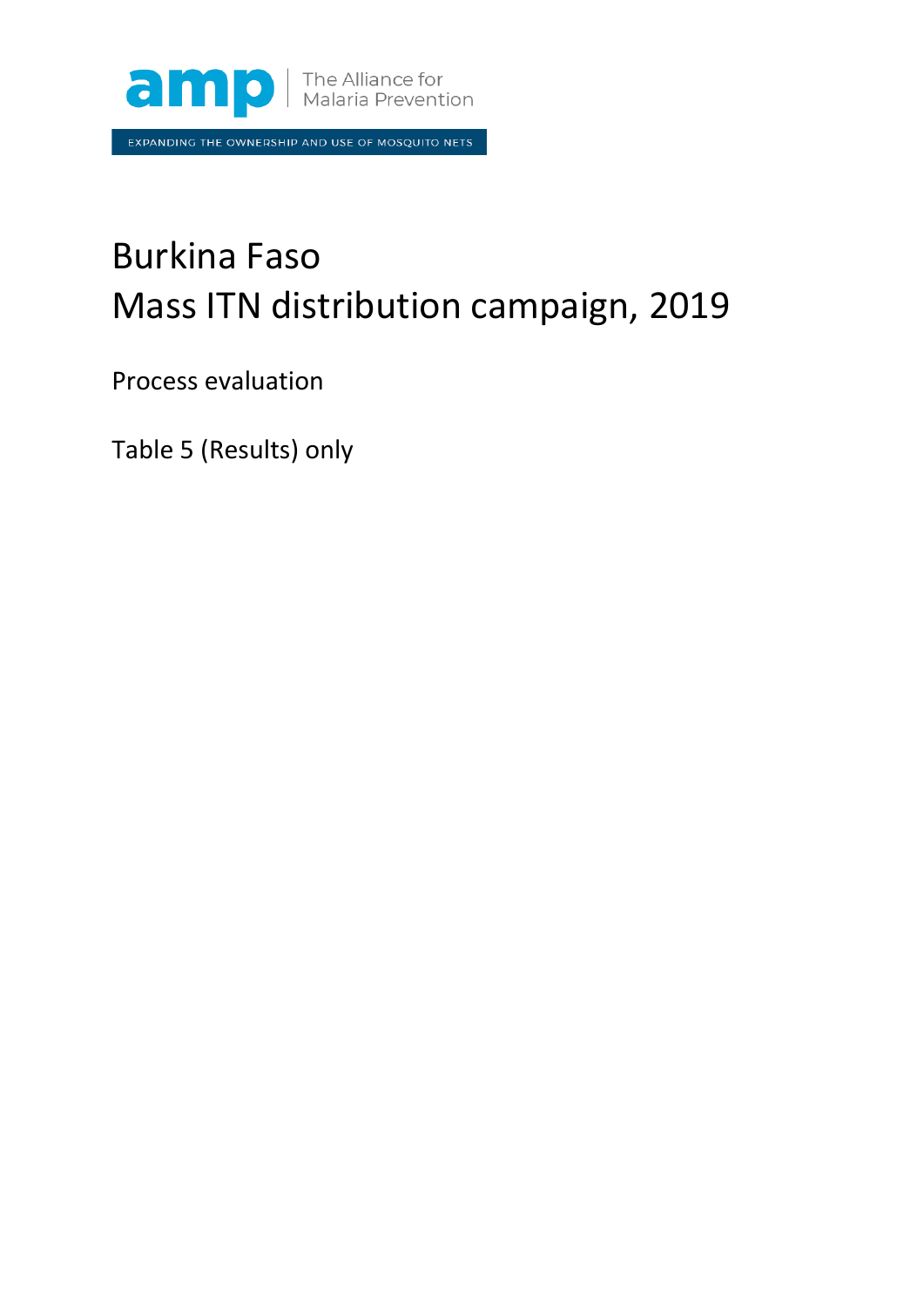## **5. RESULTS OF THE EVALUATION OF THE CAMPAIGN PROCESSES**

**Table 5:** Summary of observations and recommendations from the process evaluation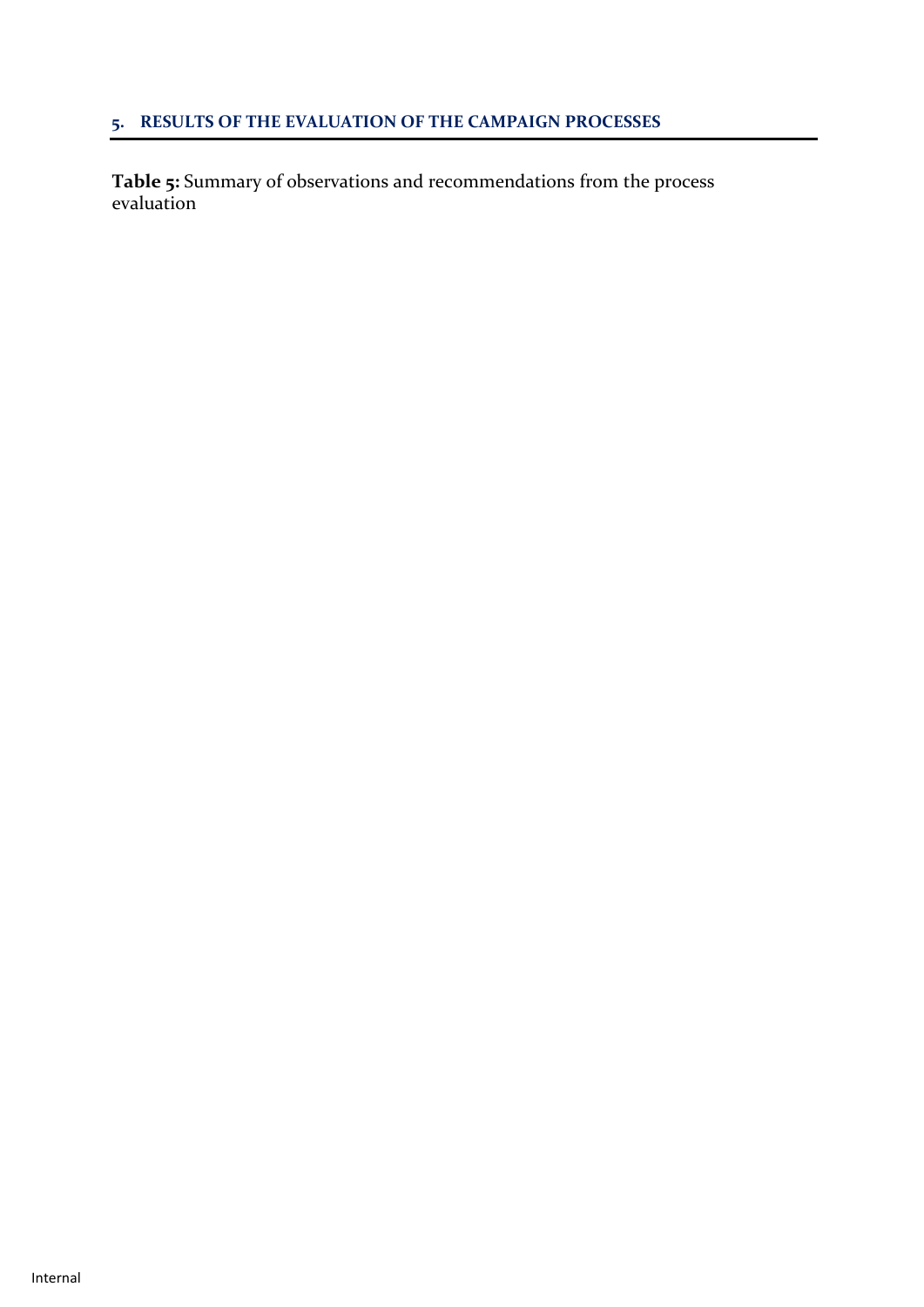| <b>COMPONENTS</b>                                                                                                                                                     | <b>POSITIVE ELEMENTS</b>                                                                                                                                                                                                                                                                                                                                                                                                                                                                                                                                                                                                                                                                                                                                                                                                                                                                                    | <b>POINTS TO IMPROVE</b>                                                                                                                                                                                                                                                                                                                                                                                                                                                                | <b>RECOMMENDATIONS</b>                                                                                                                                                                                                                                                                                                                                                                          |
|-----------------------------------------------------------------------------------------------------------------------------------------------------------------------|-------------------------------------------------------------------------------------------------------------------------------------------------------------------------------------------------------------------------------------------------------------------------------------------------------------------------------------------------------------------------------------------------------------------------------------------------------------------------------------------------------------------------------------------------------------------------------------------------------------------------------------------------------------------------------------------------------------------------------------------------------------------------------------------------------------------------------------------------------------------------------------------------------------|-----------------------------------------------------------------------------------------------------------------------------------------------------------------------------------------------------------------------------------------------------------------------------------------------------------------------------------------------------------------------------------------------------------------------------------------------------------------------------------------|-------------------------------------------------------------------------------------------------------------------------------------------------------------------------------------------------------------------------------------------------------------------------------------------------------------------------------------------------------------------------------------------------|
| Coordination<br><b>CMO</b> (National)<br><b>Local Organizing</b><br>Committees (CLO):<br><b>Regional (CRO)</b><br>Provincial (CPO)<br>Interdepartmental<br>Unit (CIO) | <b>Establishment of the Ministerial</b><br>Organizing Committee (CMO) and its<br>seven committees (Coordination unit,<br>Secretariat, Technical, Press and<br>Communication, Logistics and<br>Transport, Finance and Security); Local<br>Organizing Committees (CRO, CPO,<br>CIO); resource persons at central level.<br>At least 15 meetings held by the CMO<br>with minutes available from November<br>2018 to November 2019.<br>At least 5 meetings held by the CLOs<br>and minutes available.<br>Good coordination between the CMO<br>and the CLOs (security of the campaign,<br>consensus on adjustment of allocation<br>of ITNs to households given the large<br>gap following registration).<br>Involvement of CLOs in identification of<br>ITN warehouses.<br>Coordination via social networks<br>(WhatsApp) at central level, in the<br>regions and health and social promotion<br>centres (CSPS). | Late establishment of the CMO (7<br>months before the campaign instead of<br>9 to 12 months as planned)<br>Allocation of an operating budget to the<br>CMO and CLOs considered insufficient<br>with regard to the coordination needs<br>of the two phases which were necessary<br>due to the delay in some ITN deliveries. .<br>The multiple campaign delays caused<br>an extension of the length of time<br>committees needed to be operational,<br>especially in the IG2 ITN regions. | Establish the CMO 9 to 12 months<br>before the distribution to ensure<br>good planning of the campaign.<br>Provide an adequate operating<br>budget for the CMO and CLOs.<br>Plan and budget for review<br>meetings for the CLOs.<br>In the event of postponement of<br>the campaign. ensure that the<br>timeline and budget are updated to<br>maintain optimal coordination of<br>the campaign. |
|                                                                                                                                                                       |                                                                                                                                                                                                                                                                                                                                                                                                                                                                                                                                                                                                                                                                                                                                                                                                                                                                                                             |                                                                                                                                                                                                                                                                                                                                                                                                                                                                                         |                                                                                                                                                                                                                                                                                                                                                                                                 |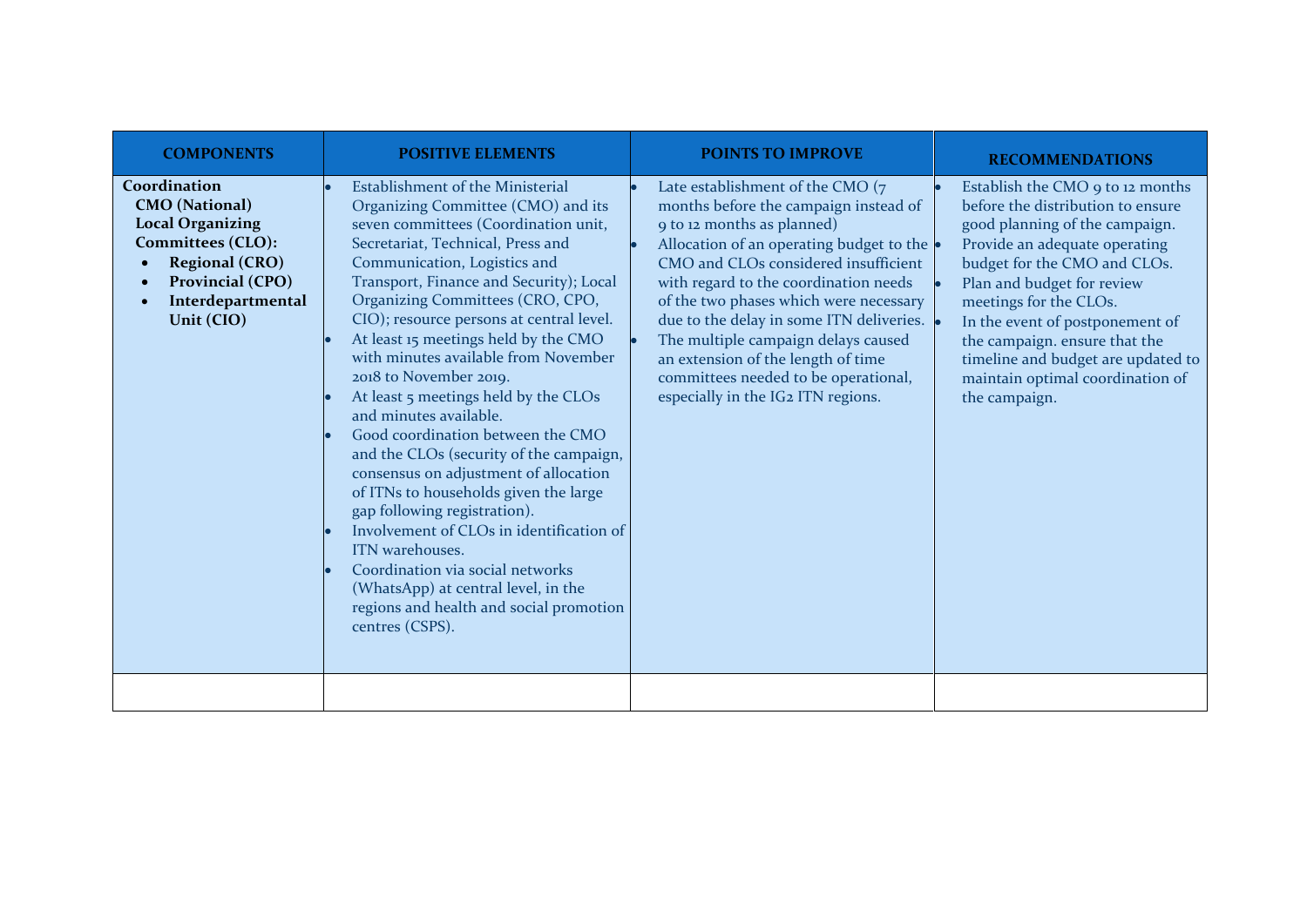| <b>COMPONENTS</b>              | <b>POSITIVE ELEMENTS</b>                                                                                                                                                                                                                                                                                                                              | <b>POINTS TO IMPROVE</b>                                                                                                                                                                                                                                                                                                        | <b>RECOMMENDATIONS</b>                                                                                                                                                                                                                                                                                                                                                           |
|--------------------------------|-------------------------------------------------------------------------------------------------------------------------------------------------------------------------------------------------------------------------------------------------------------------------------------------------------------------------------------------------------|---------------------------------------------------------------------------------------------------------------------------------------------------------------------------------------------------------------------------------------------------------------------------------------------------------------------------------|----------------------------------------------------------------------------------------------------------------------------------------------------------------------------------------------------------------------------------------------------------------------------------------------------------------------------------------------------------------------------------|
| Implementation<br>arrangements | Definition of roles and responsibilities<br>of the principal actors in the<br>implementation plan and dissemination<br>to campaign actors during training.<br>Contribution of the community to the<br>organization of the campaign through<br>the School Management Committee<br>(COGES) (additional volunteers) and<br>communes (warehouses).        | Respect for/adherence to roles and<br>responsibilities of each actor.                                                                                                                                                                                                                                                           | The NMCP must put in place tools<br>to track and evaluate the<br>contribution of communities to the<br>campaign and the importance of<br>maintaining this commitment in<br>the future.                                                                                                                                                                                           |
| Macroplanning                  | Elaboration of key campaign<br>documents:<br>Implementation plan (February<br>$\circ$<br>2019) and various others<br>including "Risk assessment and<br>mitigation" and "Monitoring<br>and evaluation".<br>Logistics plan: (May 2019).<br>$\circ$<br>Communication plan (March<br>$\circ$<br>2019)<br>Timeline<br>$\Omega$<br><b>Budget</b><br>$\circ$ | The implementation of certain planned<br>activities ran into difficulties which led<br>to plans being revised several times<br>during the campaign.<br>Certain planned activities, such as<br>independent monitoring, reverse and<br>lateral logistics and communication<br>tools were not financed.                            | Order ITNs in good time to avoid<br>delays in manufacture and delivery.<br>Plan mitigation of risks at national<br>level and share plans with the<br>operational level to adapt to local<br>contexts.<br>Advocacy for mobilization of<br>domestic resources (state and local<br>partners) to ensure effective<br>financing of the campaign.                                      |
| <b>Timeline</b>                | The timeline, taking into account the<br>two phases of the campaign, was fully<br>detailed                                                                                                                                                                                                                                                            | The timeline changed several times<br>during implementation to take account<br>of delays in ITN delivery (IG2).<br>The distribution period (September-<br>October) was considered inappropriate<br>by the actors on the ground and the<br>targeted households, who want their<br>ITNs in May-June (before the rainy<br>season). | Respect the lead times for delivery<br>of ITNs in the country.<br>Track ITN orders on a weekly basis<br>so that the arrival dates of all types<br>of ITNs match the campaign<br>timeline.<br>Organize the campaign at the end<br>of May at the latest to protect the<br>population during the period of<br>increased mosquito biting and high<br>levels of malaria transmission. |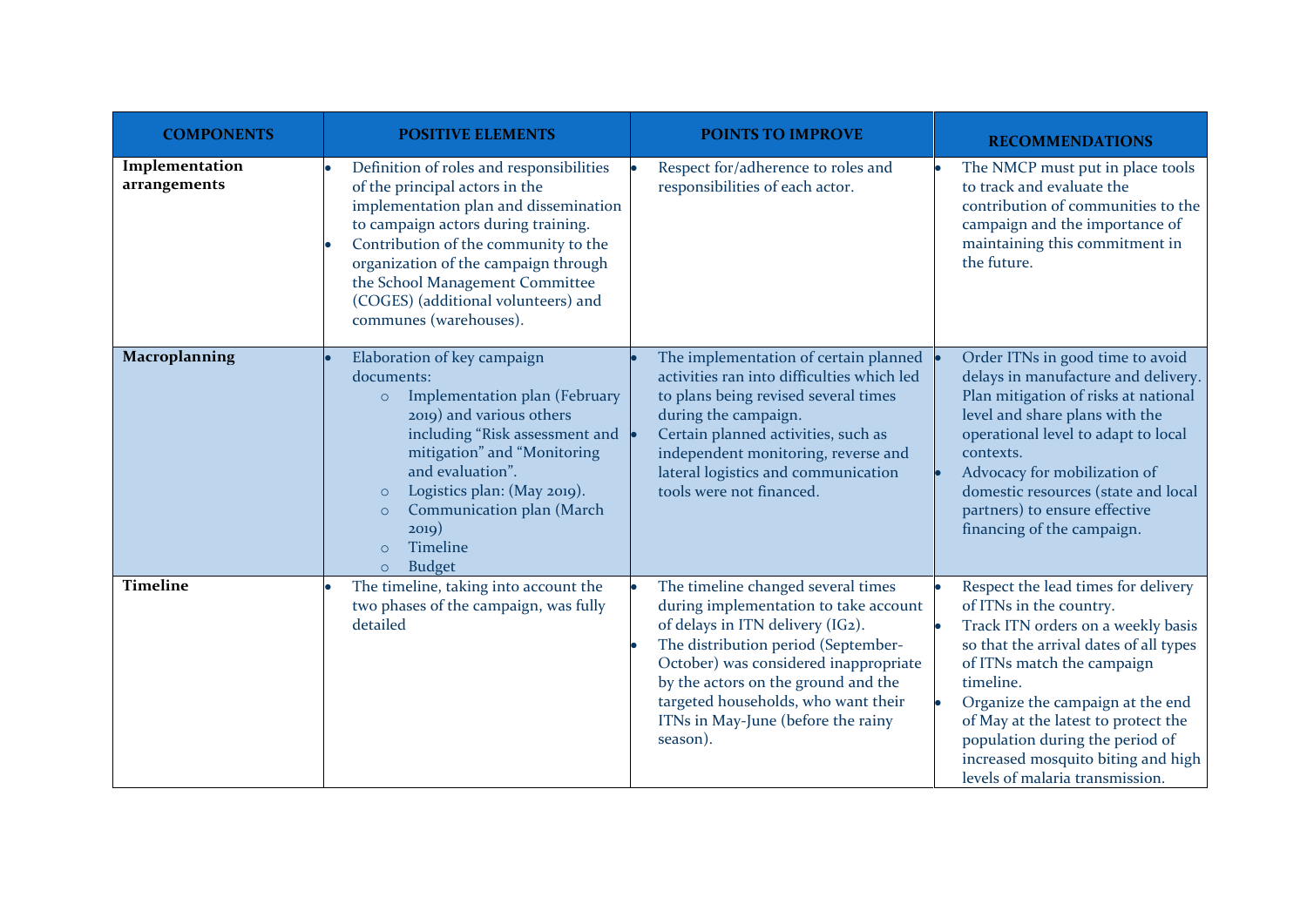| <b>COMPONENTS</b> | <b>POSITIVE ELEMENTS</b>                                                                                                                                                                                                                                                                                                                                                                                                                                                                                                                                                                                              | <b>POINTS TO IMPROVE</b>                                                                                                                                                                                                                                                                                                                                                                                                                                                                                                                                              | <b>RECOMMENDATIONS</b>                                                                                                                                                                                                                                                                                                                                                                                                                                                                                                                      |
|-------------------|-----------------------------------------------------------------------------------------------------------------------------------------------------------------------------------------------------------------------------------------------------------------------------------------------------------------------------------------------------------------------------------------------------------------------------------------------------------------------------------------------------------------------------------------------------------------------------------------------------------------------|-----------------------------------------------------------------------------------------------------------------------------------------------------------------------------------------------------------------------------------------------------------------------------------------------------------------------------------------------------------------------------------------------------------------------------------------------------------------------------------------------------------------------------------------------------------------------|---------------------------------------------------------------------------------------------------------------------------------------------------------------------------------------------------------------------------------------------------------------------------------------------------------------------------------------------------------------------------------------------------------------------------------------------------------------------------------------------------------------------------------------------|
| Communication     | Availability of a communication plan to<br>inform and encourage the engagement<br>of all actors.<br>Considerations taken into account<br>related to the multi-product aspect of<br>the campaign, as well as the<br>management of potential rumours with<br>the establishment of a crisis<br>management committee in the CMO<br>and CLOs.<br>Official launch of the distribution of<br>ITNs in Bobo Dioulasso (national) and<br>in certain regions of the country such as<br>Boucle du Mouhoun by local initiative.<br>Utilization of SMS for the dissemination<br>of awareness-raising messages to the<br>population. | The inadequacy of financial resources<br>allocated to communication affected<br>the visibility of the campaign (lack of<br>campaign posters at all levels).<br>The post-campaign communication<br>aspects were included in the<br>communication plan but not financed.                                                                                                                                                                                                                                                                                                | Provide for an adequate<br>communication budget before,<br>during and after the campaign at<br>all levels.<br>Be sure to elaborate and reproduce<br>awareness-raising posters and<br>make them available at distribution<br>sites.<br>Continue the dissemination of<br>awareness-raising messages for the<br>utilization of ITNs received by all<br>members of the family, every night<br>and all year round.<br>Strengthen the visibility of<br>community health workers (ASBC)<br>and volunteers (posters, badges, t-<br>shirts or bibs). |
| Microplanning     | Existence of bottom-up microplanning<br>with participation of actors from the<br>implementation level.                                                                                                                                                                                                                                                                                                                                                                                                                                                                                                                | Late inclusion of the activity in the<br>macro budget already approved by the<br>Ministry of Finance.<br>Shortage of trained personnel to lead<br>the microplanning workshops at<br>decentralized levels (data managers).<br>Inadequate technical support from<br>central level to the districts for the<br>elaboration of microplans.<br>Insufficient time allocated for training<br>of trainers for microplanning (2 days<br>instead of the 5 days recommended).<br>Insufficient resources allocated for the<br>implementation of the results of the<br>microplans. | Maintain the bottom-up and<br>participative approach.<br>Ensure perfect understanding of<br>the microplanning tools at all<br>levels through quality training of<br>actors.<br>Start the development of<br>microplans well in advance of the<br>planned campaign (6 months).<br>Provide technical support to<br>$\bullet$<br>districts for the development of<br>microplans.<br>Ensure flexibility in the macro-<br>$\bullet$<br>budget to facilitate the allocation<br>of sufficient resources for the                                     |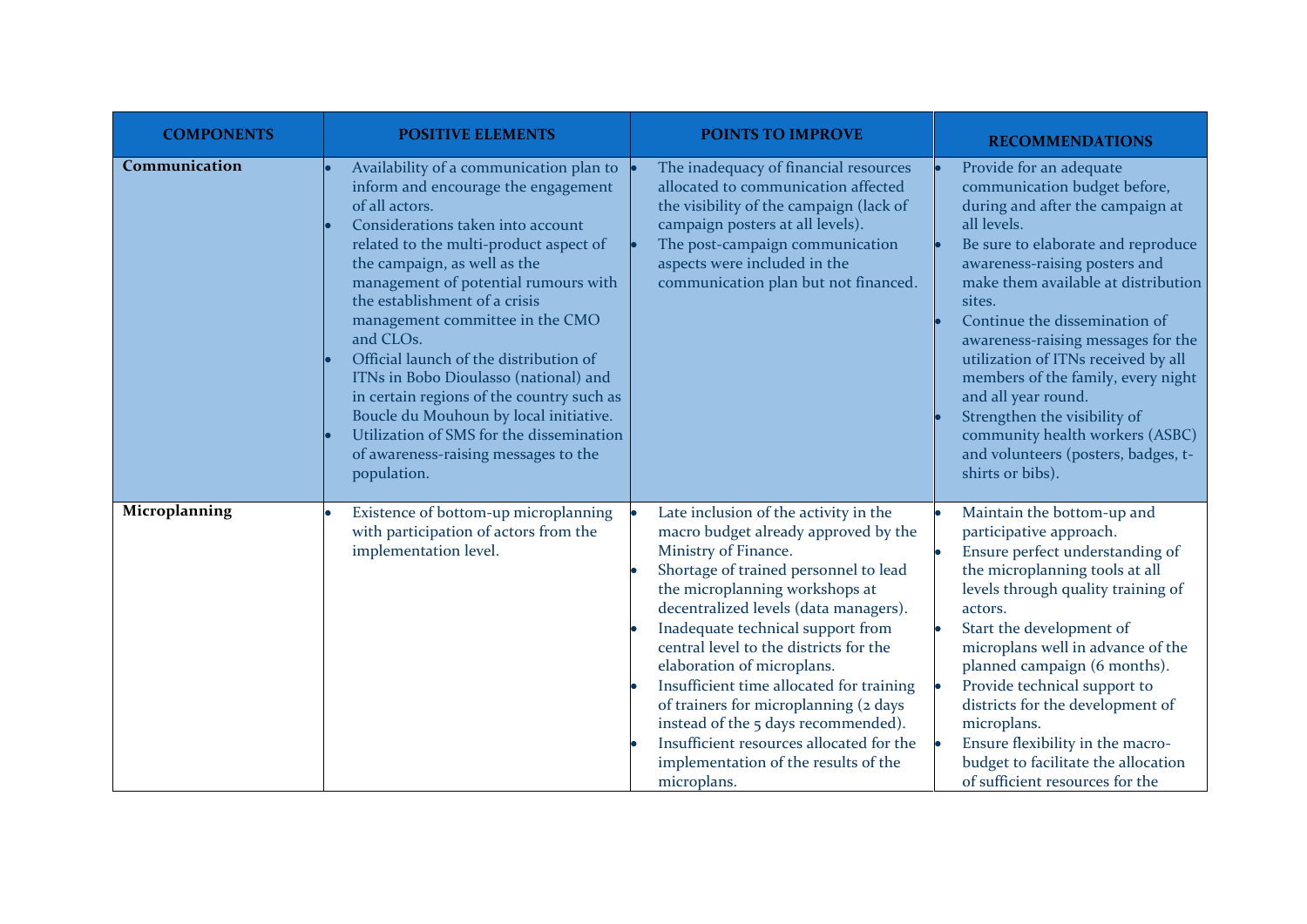| <b>COMPONENTS</b>                             | <b>POSITIVE ELEMENTS</b>                                                                                                                                                                                                                                                                                                                                                                                                                                                                                                                                                                                                                                                                                                                                                                                                                                                               | <b>POINTS TO IMPROVE</b>                                                                                                                                                                                                                                                                                                                         | <b>RECOMMENDATIONS</b>                                                                                                                                                                                                                                                                                                                                                                                                                                                                                                                                                                                                                                  |
|-----------------------------------------------|----------------------------------------------------------------------------------------------------------------------------------------------------------------------------------------------------------------------------------------------------------------------------------------------------------------------------------------------------------------------------------------------------------------------------------------------------------------------------------------------------------------------------------------------------------------------------------------------------------------------------------------------------------------------------------------------------------------------------------------------------------------------------------------------------------------------------------------------------------------------------------------|--------------------------------------------------------------------------------------------------------------------------------------------------------------------------------------------------------------------------------------------------------------------------------------------------------------------------------------------------|---------------------------------------------------------------------------------------------------------------------------------------------------------------------------------------------------------------------------------------------------------------------------------------------------------------------------------------------------------------------------------------------------------------------------------------------------------------------------------------------------------------------------------------------------------------------------------------------------------------------------------------------------------|
|                                               |                                                                                                                                                                                                                                                                                                                                                                                                                                                                                                                                                                                                                                                                                                                                                                                                                                                                                        |                                                                                                                                                                                                                                                                                                                                                  | implementation of the results of<br>the microplans.<br>Include mapping of incinerators if<br>individual packages will be<br>procured for the ITNs.                                                                                                                                                                                                                                                                                                                                                                                                                                                                                                      |
| Logistics: transport,<br>storage and tracking | Availability of a logistics plan of action<br>shared with all the supply chain actors<br>and used during training.<br>Direct delivery of ITNs from supplier to<br>health districts.<br>Training of logisticians and warehouse<br>managers in remote areas before the<br>arrival of the ITNs.<br>Provision of warehouses for IG2 ITNs by<br>local authorities in health districts.<br>Availability of stock management tools<br>in storage locations and for transport<br>before the arrival of the ITNs.<br>Development of a reverse logistics plan<br>and associated budget in the logistics<br>plan of action which allowed the<br>transport of remaining stocks of ITNs at<br>distribution points and pre-positioning<br>sites to the health district warehouses.<br>Existence of instructions for the<br>transition to the utilization of the new<br>ITNs in routine distribution. | The movement (strike action) by health •<br>personnel precluded having logistics<br>data in real time.<br>Financing planned but not allocated to<br>health districts for reverse logistics<br>(health district to CSPS.<br>No monitoring/supervision of the<br>logistics activities planned and<br>budgeted for the logistics sub-<br>committee. | Provide health districts with<br>adequate resources for:<br>Reverse logistics<br>$\circ$<br>Inventories before and after<br>$\circ$<br>distribution.<br>The NMCP could also plan the<br>delivery of 80% of ITNs ordered to<br>the districts and hold the<br>remaining 20% back at central or<br>regional level to deploy according<br>to the registration results, in order<br>to avoid lateral logistics.<br>Before the arrival of the ITNs,<br>require manufacturers to provide<br>the NMCP with clear and detailed<br>information on the required<br>transport, storage, maintenance<br>and utilization conditions,<br>especially for new ITN types. |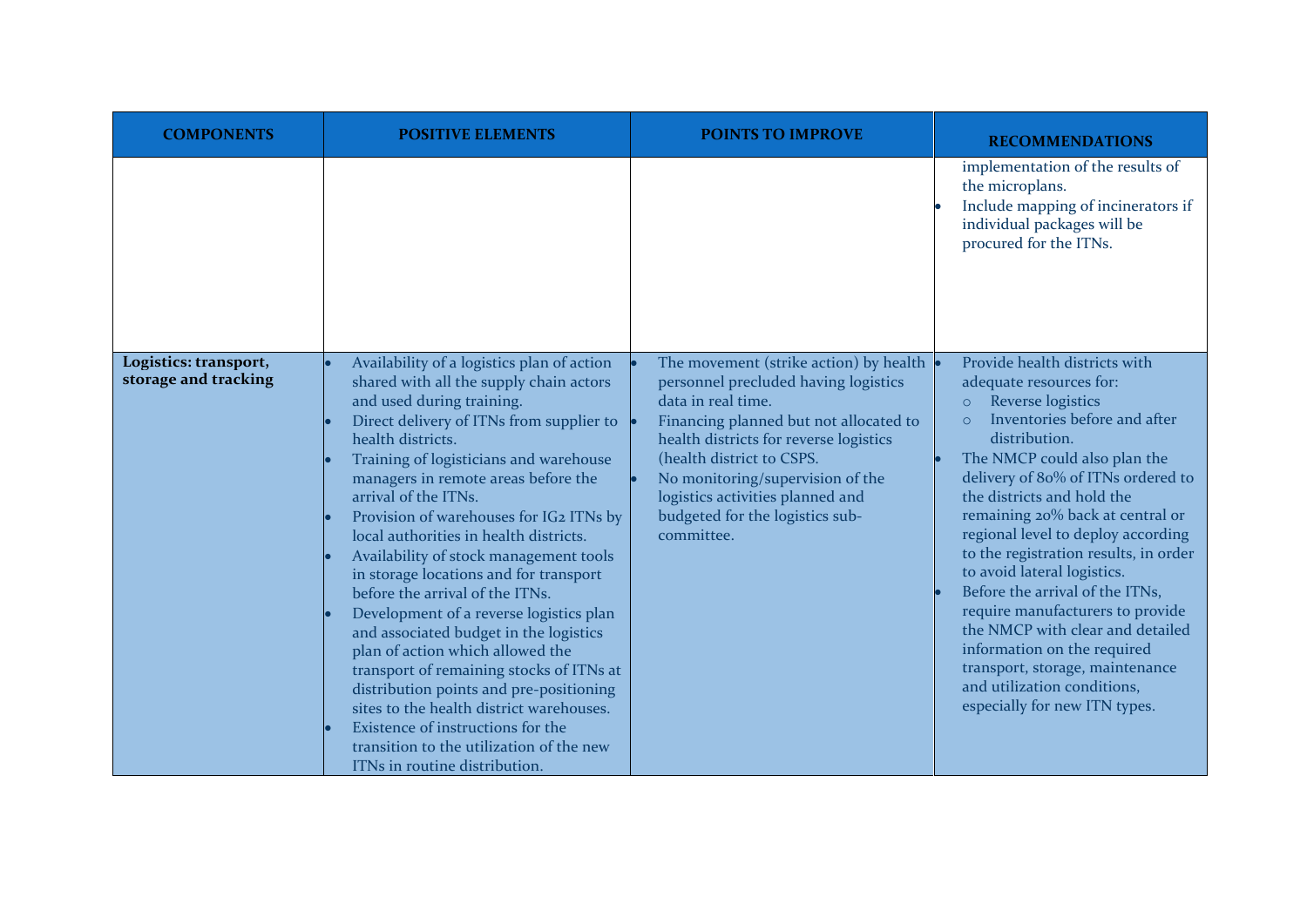| <b>COMPONENTS</b> | <b>POSITIVE ELEMENTS</b>                                                                                                                                                                                                                                                                                                                        | <b>POINTS TO IMPROVE</b>                                                                                   | <b>RECOMMENDATIONS</b>                                                                                                                                                           |
|-------------------|-------------------------------------------------------------------------------------------------------------------------------------------------------------------------------------------------------------------------------------------------------------------------------------------------------------------------------------------------|------------------------------------------------------------------------------------------------------------|----------------------------------------------------------------------------------------------------------------------------------------------------------------------------------|
|                   | Availability of new ITN types for routine<br>distribution in district warehouses<br>before the start of the campaign.                                                                                                                                                                                                                           |                                                                                                            |                                                                                                                                                                                  |
| <b>Training</b>   | Capacity-building of the principal actors<br>(trainers, supervisors, logisticians and<br>volunteers) cascaded through all levels<br>of the health system.<br>Financial support by PMI to strengthen<br>logistics capacities.                                                                                                                    | Insufficient assimilation of training by<br>teams working on household<br>registration and distribution.   | Ensure supervision of training<br>organized at community level by<br>the district health management<br>team.<br>Emphasize practical exercises and<br>role-plays during training. |
| <b>Security</b>   | Establishment of a special security<br>committee in the CMO with contacts at<br>regional level.<br>Escort of ITN transport, as well as<br>registration teams, in very insecure<br>zones.<br>Involvement of community leaders in<br>the registration and ITN distribution<br>process.<br>Presence of security officers at<br>distribution sites. | Difficult to access and implement the<br>campaign in certain zones.<br>Lack of a security management plan. | Develop a security management<br>plan with clear instructions for the<br>operational level.                                                                                      |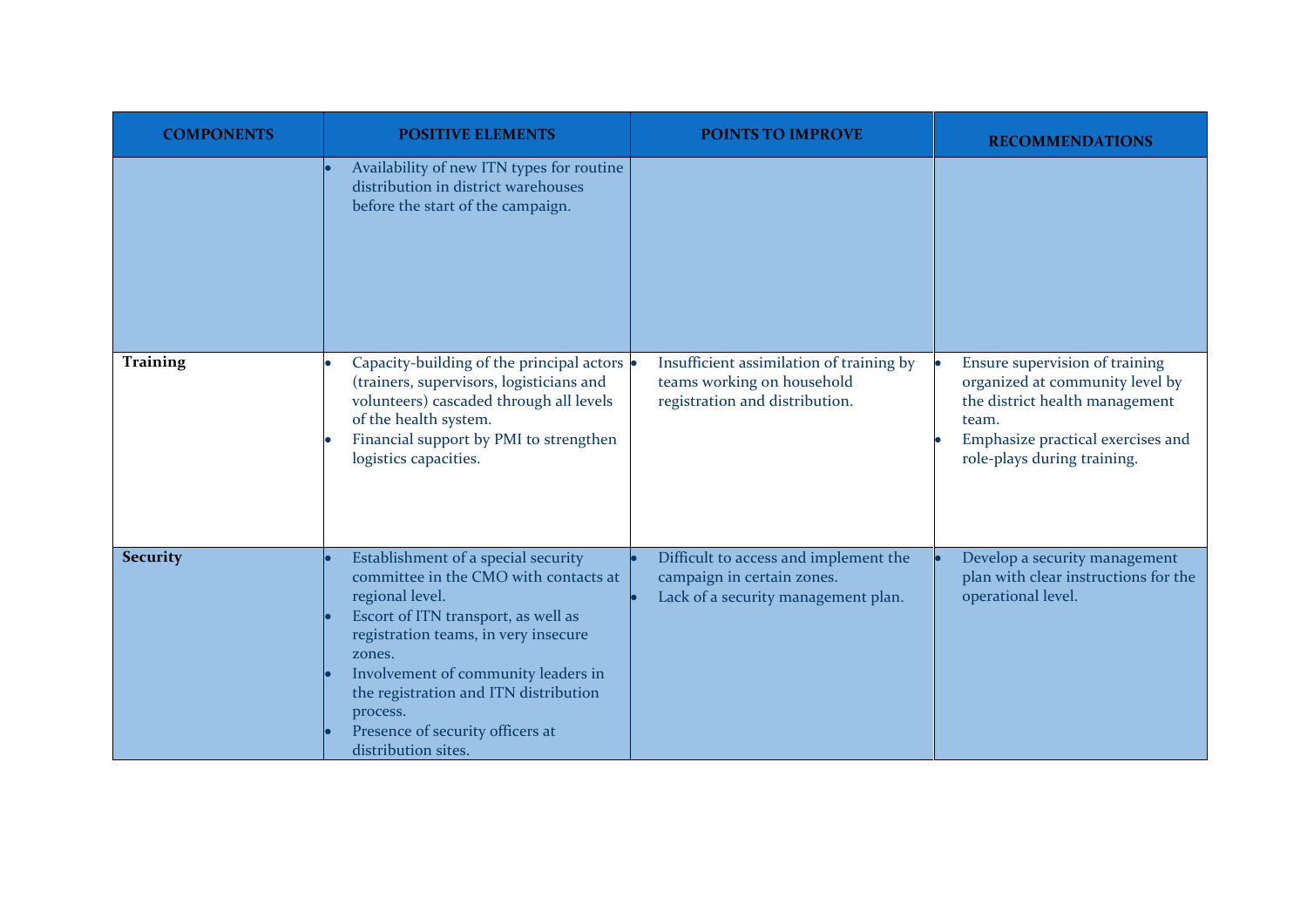| <b>COMPONENTS</b>                        | <b>POSITIVE ELEMENTS</b>                                                                                                                                                                                                                                                                                                                                                                                                                                                                                                                                                                                                                                                                                                                                | <b>POINTS TO IMPROVE</b>                                                                                                                                                                                                                                                                                                                                                                                                                                                                                   | <b>RECOMMENDATIONS</b>                                                                                                                                                                                                                                                                                                                                                                                                                                                                                                                                                                                                                                 |
|------------------------------------------|---------------------------------------------------------------------------------------------------------------------------------------------------------------------------------------------------------------------------------------------------------------------------------------------------------------------------------------------------------------------------------------------------------------------------------------------------------------------------------------------------------------------------------------------------------------------------------------------------------------------------------------------------------------------------------------------------------------------------------------------------------|------------------------------------------------------------------------------------------------------------------------------------------------------------------------------------------------------------------------------------------------------------------------------------------------------------------------------------------------------------------------------------------------------------------------------------------------------------------------------------------------------------|--------------------------------------------------------------------------------------------------------------------------------------------------------------------------------------------------------------------------------------------------------------------------------------------------------------------------------------------------------------------------------------------------------------------------------------------------------------------------------------------------------------------------------------------------------------------------------------------------------------------------------------------------------|
| Registration and issuing of.<br>vouchers | The registration and issuing of vouchers  <br>were well planned with an increased<br>duration of the registration period from<br>6 to 10 days (including a weekend)<br>compared with previous campaigns.<br>Good mapping of registration areas<br>taking into account the specific<br>characteristics of urban zones (Ouaga<br>and Bobo).<br>Strong involvement of all actors (local<br>authorities, health personnel,<br>volunteers, population, etc.) in the<br>registration process.<br>One voucher per household gave<br>flexibility to adjust the allocation of<br>ITNs to distribute the maximum<br>number of ITNs to all households<br>registered regardless of their size (e.g.<br>no pre-set capping that would penalize<br>large households). | The long delay between the registration .<br>and distribution activities led to loss of<br>vouchers.<br>The inadequate management of<br>vouchers caused false stock ruptures in<br>certain health districts which led to<br>photocopies being made and<br>registration being implemented by<br>concession (grouping several<br>households).<br>The strategies for IDPs and special<br>groups were not clearly defined during<br>planning and not sufficiently taken into<br>account during implementation. | Ensure sufficient financial and<br>logistics resources for proper and<br>complete supervision of the<br>registration process.<br>Draw up instructions to be<br>communicated to health districts<br>and health and social promotion<br>centres on monitoring and rational<br>management of vouchers and what<br>to do in the event of ruptures.<br>Clearly define plans and strategies<br>for distribution of ITNs to IDPs<br>and special groups.<br>Await the arrival of ITNs in the<br>country before starting training<br>and implementation of the<br>registration to minimize the delay<br>between activities and the risk of<br>loss of vouchers. |
| <b>Urban/rural strategy</b>              | Urban zone: registration of 30<br>households/day for 10 days; 6<br>volunteers/health district.<br>Rural zone: registration of 25<br>households/day for 10 days; 4<br>volunteers/health district.                                                                                                                                                                                                                                                                                                                                                                                                                                                                                                                                                        | The aspects relating to communication<br>around absence of household members<br>from the house and refusals in urban<br>areas were not sufficiently developed<br>and implemented.                                                                                                                                                                                                                                                                                                                          | Take account of the specific<br>characteristics of urban and rural<br>zones in terms of communication<br>for the success of the registration.                                                                                                                                                                                                                                                                                                                                                                                                                                                                                                          |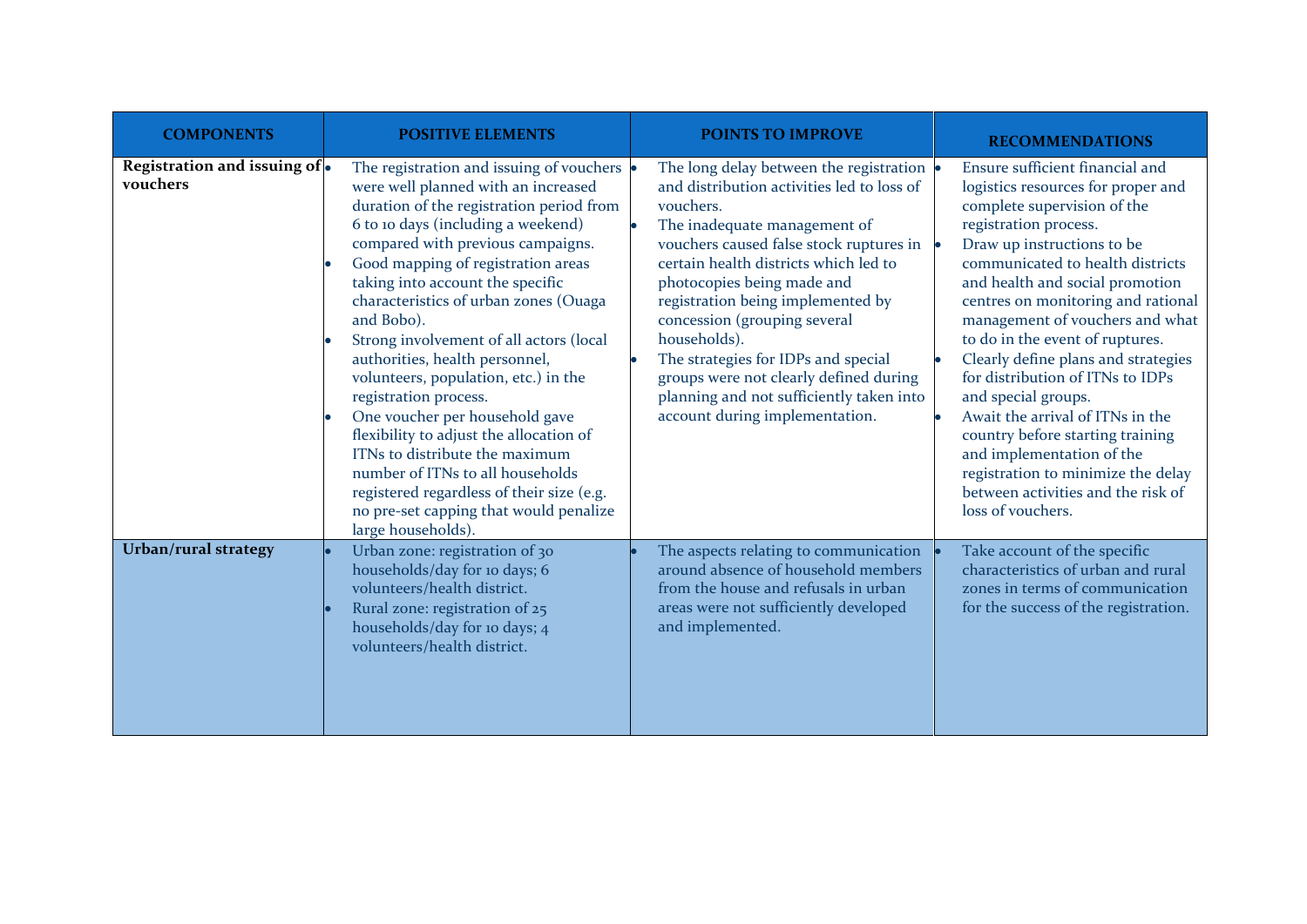| <b>COMPONENTS</b>                                | <b>POSITIVE ELEMENTS</b>                                                                                                                                                                                                                                                                                                                                                                                                                                                                                                                                                                                                                                                                                                                                               | <b>POINTS TO IMPROVE</b>                                                                                                                                                                                                                                                                                                                                                                                                                                                                                                                                                                                                                                                                       | <b>RECOMMENDATIONS</b>                                                                                                                                                                                                                                                                                                                                                                                                                                                                                                                                  |
|--------------------------------------------------|------------------------------------------------------------------------------------------------------------------------------------------------------------------------------------------------------------------------------------------------------------------------------------------------------------------------------------------------------------------------------------------------------------------------------------------------------------------------------------------------------------------------------------------------------------------------------------------------------------------------------------------------------------------------------------------------------------------------------------------------------------------------|------------------------------------------------------------------------------------------------------------------------------------------------------------------------------------------------------------------------------------------------------------------------------------------------------------------------------------------------------------------------------------------------------------------------------------------------------------------------------------------------------------------------------------------------------------------------------------------------------------------------------------------------------------------------------------------------|---------------------------------------------------------------------------------------------------------------------------------------------------------------------------------------------------------------------------------------------------------------------------------------------------------------------------------------------------------------------------------------------------------------------------------------------------------------------------------------------------------------------------------------------------------|
| <b>Distribution</b>                              | Distribution of ITNs<br>Adjustment to allocation of ITNs after<br>the registration was a positive element<br>in terms of a more or less adequate and<br>rational allocation of ITNs to all<br>households without penalizing the<br>larger households of which there are<br>many in the country.<br>Communication to inform the<br>population on the time, place, order of<br>attendance of households by<br>district/village.<br>Raising awareness and demonstration of $\bullet$<br>the hanging of ITNs at distribution<br>points.<br>Establishment of instructions for<br>management of particular cases (loss of<br>voucher and households not counted).<br>Implementation by health districts<br>according to the instructions provided<br>after the registration. | Distribution of ITNs in 2 stages<br>(standard LLINs and PBO, IG2).<br>Adjustments in numbers of ITNs after<br>the registration were judged<br>inappropriate by the actors on the<br>ground and households and might lead<br>to certain households inflating their<br>needs for ITNs during subsequent<br>campaigns.<br>The personnel strike precluded having<br>the registration data in time for<br>decision-making.<br>The distribution period for phase 2<br>(October-November) was considered<br>poorly timed by households and<br>distribution teams as it was after the<br>high transmission season.<br>Lack of publicity posters on the use and<br>care of ITNs at distribution points. | Avoid, as far as possible, changing<br>numbers of ITNs in future<br>campaigns (i.e. put the number of<br>people without the number of ITNs<br>and inform that the number of<br>ITNs to be issued will be<br>communicated at the distribution<br>site).<br>Organize the distribution before<br>the period of high transmission<br>and increase of mosquito<br>populations.<br>Check the accuracy of the<br>information on the ITN packages<br>on delivery.<br>Order all types of ITNs without<br>individual packaging to avoid<br>confusion among users. |
| <b>Supervision, monitoring</b><br>and evaluation | Good planning of supervision by both<br>the Regional Health Management<br>(DRS), District Health Management<br>Team and Head Nurse (ICP) of CSPS.<br>Implementation of supervision at all<br>levels.<br>Holding of daily review sessions in the<br>health districts and regions.<br>Utilization of standardized tools for<br>supervision.<br>Provision for campaign reports at all<br>levels before the drafting of the final<br>report.                                                                                                                                                                                                                                                                                                                               | Insufficient logistical resources and<br>times allocated to supervision of the<br>different phases (6 days of supervision<br>for 10 days of registration and 4 days of<br>supervision for 5 days of distribution).<br>Lack of independent monitoring of the<br>registration activity to ensure its quality<br>and coverage, as well as to identify and<br>resolve problems in real time.                                                                                                                                                                                                                                                                                                       | Provide a budget and sufficient<br>time for the supervision of the<br>different phases of the campaign.<br>Organize independent monitoring<br>of the registration to ensure its<br>quality and coverage and that<br>supervisors and registration teams<br>correct shortcomings or problems<br>encountered in real time.                                                                                                                                                                                                                                 |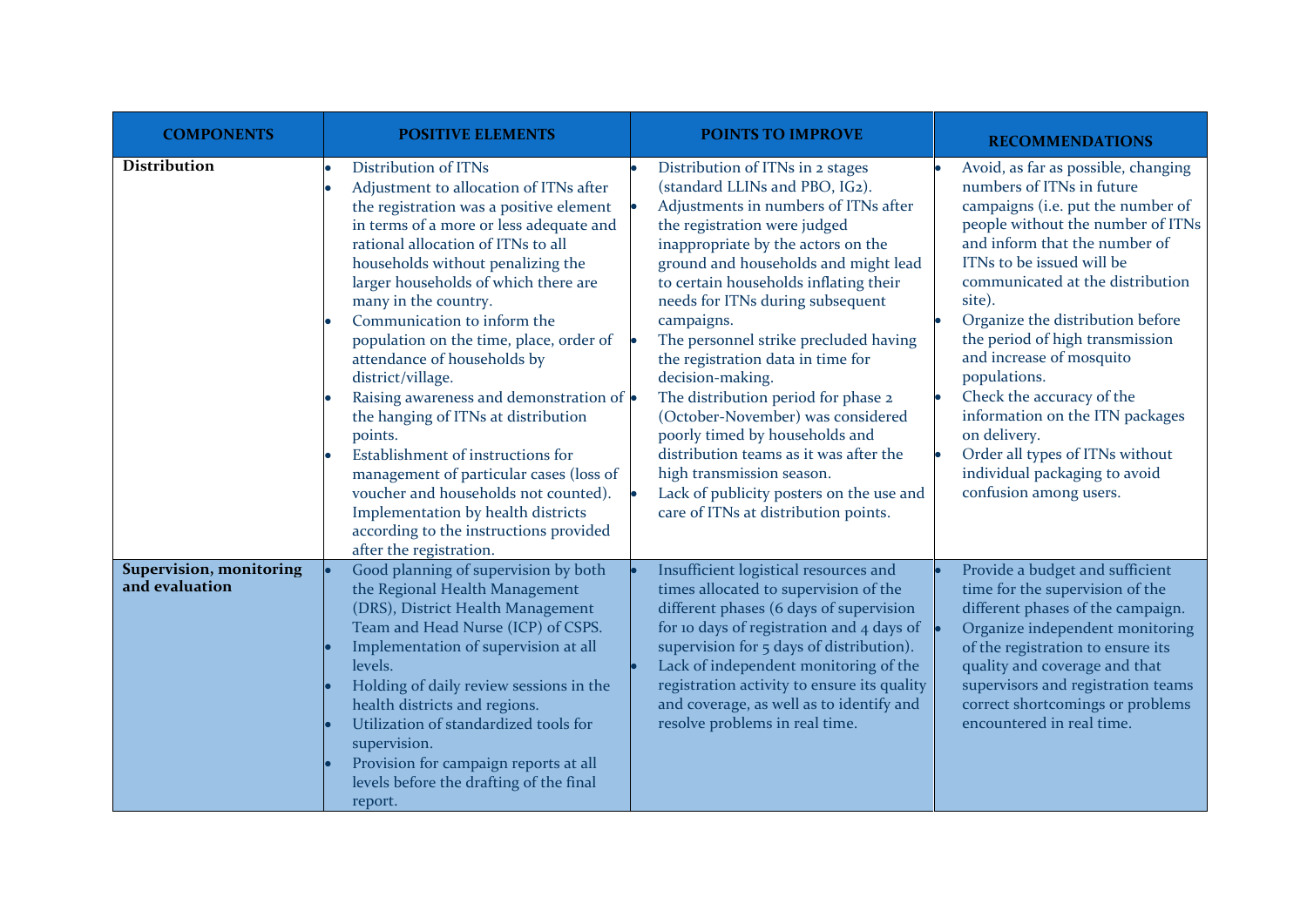| <b>COMPONENTS</b>           | <b>POSITIVE ELEMENTS</b>                                                                                                                                         | <b>POINTS TO IMPROVE</b>                                                                                                                  | <b>RECOMMENDATIONS</b>                                                                                                                                                                                                                                                                                                                                      |
|-----------------------------|------------------------------------------------------------------------------------------------------------------------------------------------------------------|-------------------------------------------------------------------------------------------------------------------------------------------|-------------------------------------------------------------------------------------------------------------------------------------------------------------------------------------------------------------------------------------------------------------------------------------------------------------------------------------------------------------|
|                             | Provision for post-campaign evaluation.                                                                                                                          |                                                                                                                                           |                                                                                                                                                                                                                                                                                                                                                             |
| Data management             | Database and data management tools<br>available with a well-defined<br>transmission circuit to facilitate the<br>upload and compilation of data in real<br>time. | The personnel strike precluded having<br>distribution data.                                                                               | Ensure that data are reconciled and<br>consistent at all levels during the<br>various stages of the campaign.                                                                                                                                                                                                                                               |
| <b>Financial management</b> | Payment of actors at operational level<br>by mobile telephone (Orange Money).                                                                                    | Delay in payment of community<br>personnel.<br>Inadequate communication and<br>monitoring of payments by the<br>Principal Recipient (PR). | In the implementation plan, refer<br>to the campaign financial<br>management and procedures<br>manual.<br>Carry out an evaluation of the<br>payment mechanism for<br>community personnel by mobile<br>telephone to identify bottlenecks<br>and challenges, propose<br>appropriate solutions and take the<br>necessary actions before the next<br>campaigns. |